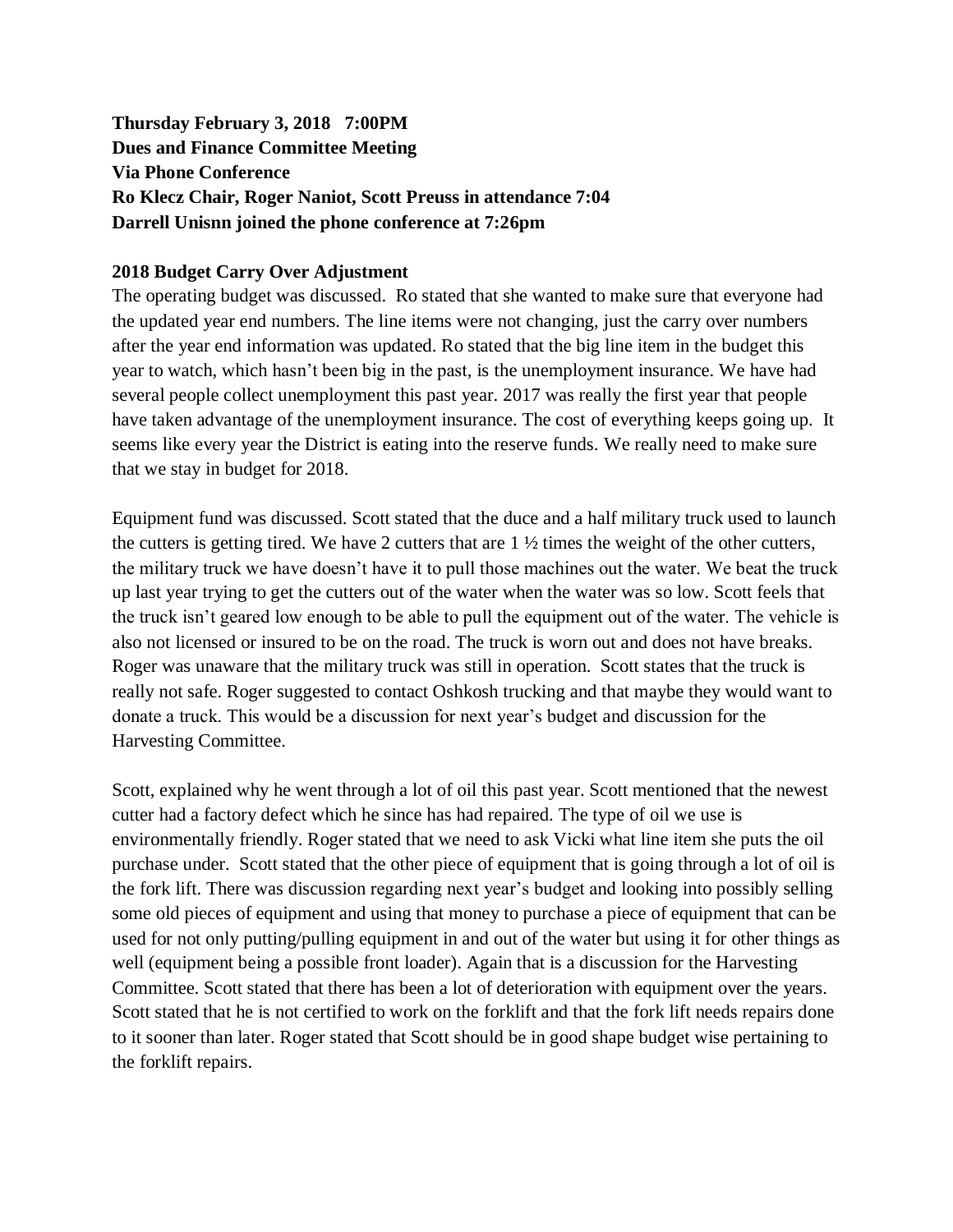Roger mentioned that he would like to see labor shown as a subline to the maintenance and repair line item. Scott stated that he was going to record the hours for labor, maintenance, downtime etc. Scott stated that last year was difficult for him to break down hours because he was either on the lake running machines, turning wrenches or running parts. Scott stated that this year he will break down the labor numbers as Roger requested.

Roger mentioned that he wants to make sure that there is a break down shown of labor vs non labor. Roger reminded the Committee that the Board stated they would show those break down in numbers so that the District and the District Members had a handle of how efficient we are operating in 2018 with our spending.

## **Lake Weeds**

Scott stated that last year he made several calls to different companies regarding the disposal of the lake weeds. Many companies want them but they don't want to pick them up. Scott mentioned that we should try something this year. Let some of the weeds dry out and sell them to the public. Roger mentioned that maybe Rich Brefeld from the Ecology Committee might want to get involved with this project. Roger would like Scott to mention at the meeting, the possibility of selling mulched weeds, to see if there is an interest at the meeting.

Roger stated that he thought that the lotus fund had 4 grand in it. Roger wanted to make sure that if there was any money left over from a previous grant that it wasn't absorbed into the operation fund. Ro stated that she would check with Vicki.

Ro mentioned that the overage in the commissioners was due to the fact that there were changes in the commissioners and the monies spent in the line item of the lotus fund was from buoys that were purchased February 2017.

## **Credit Cards**

Ro felt that credit cards would be beneficial to the District. This would allow to the District to purchase items cheaper by going elsewhere and allow us to have a better tracking system. Scott would need to get approval for big purchases. Ro also stated that a BP gas card track the amount of gas used and the discount a fleet card would give us on gas would save money. Darrell would like to make sure that the cards have cash back rewards. Roger stated that a resolution would need to be made by the Board to obtain a credit card from the bank. The Dues & Finance Committee recommends to the Board that we apply for a bank card and a BP gas card.

**Hiring** – Scott discussed having a 9 person crew including himself (4 cutters, 1 transports, 2 truck drivers, 1 mechanic and Scott). Roger and Ro crunched numbers and felt that the budget would be able to support 9 employees working 32 hours a week. It would also leave money to conduct the pre and post equipment maintenance. Roger asked Scott how many people were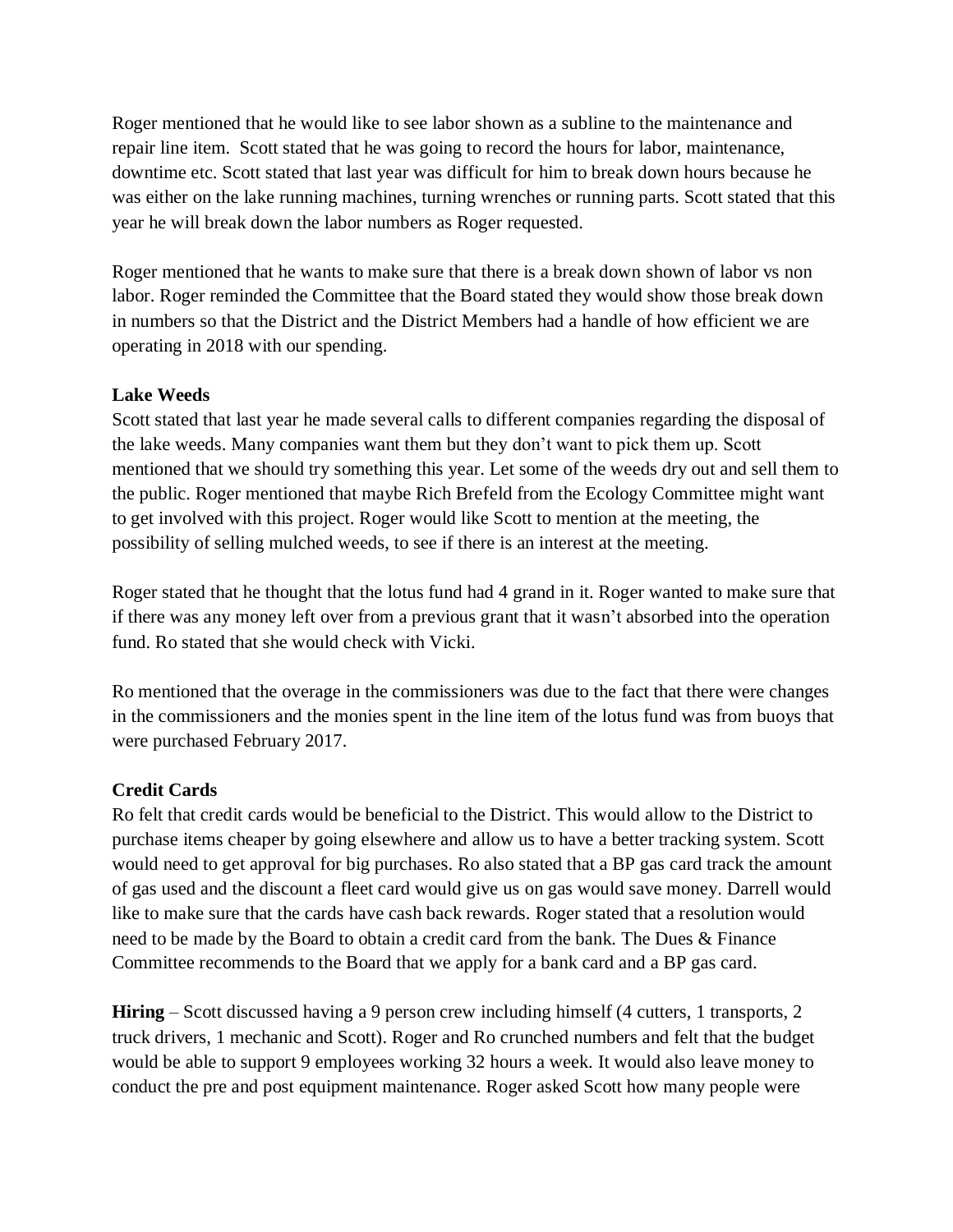coming back. Scott stated that 4 people coming back. The new people will be started at \$13.50. Roger stated that with the federal minimum wage increase, 13.50 would be a fare starting wage.

Ro asked about procedures for hiring people. Darrell stated that there was a hiring packet that was previously used. Maybe Tom or Vicki has it. Darrell stated that this was a Harvesting Committee activity.

Ro asked Scott when he was starting this year. Scott stated that he would start mid April with the maintenance guy to make sure all the equipment is ready to go. The cutting starts May  $15<sup>th</sup>$ . Ro thought that the cutting permit didn't allow the District to start cutting until June 1. Darrell stated that there is an email from the DNR that allows the District to start cutting May 15. Roger reiterated that he wants to make sure that we are working as efficiently as possible and wants the breakdown of labor hours vs. maintenance hours.

Scott asked if he could put something in the paper to start the hiring process. Roger stated that the Board needs to give approval for hiring.

The Harvesting Committee needs to have a meeting regarding hiring and then they make their recommendations to the Board. Roger stated that both the Dues & Finance and Harvesting Committees work hand in hand in regards to hiring. The Finance Committee makes sure that the budget can support the number of hires and Harvesting Committee recommends who they are hiring. Ro stated that she would fill Chuck in on the Committee's discussion regarding the budget and hiring.

## **Tax Assessments**

There was discussion about the assessments. Ro went through every person that is on the tax rolls and found several properties that she felt were not paying the correct assessment to the District. Roger & Darrell stated that a recommendation should be made to the Board that the Dues & Finance Committee would like to look into the District's assessments to make sure that every parcel in the Lake District is being billed correctly. Roger stated that this should be the Dues & Finance Committee's top priority.

Darrell stated that someone should have a copy of the minutes and the papers that were filed when the district was created so that we can double check each parcel that is in the District.

Ro stated that she would get some clarification from Vicki as to how we would make the changes to the assessment sheets if we need too.

Meeting was adjourned at 8:26PM

Respectfully,